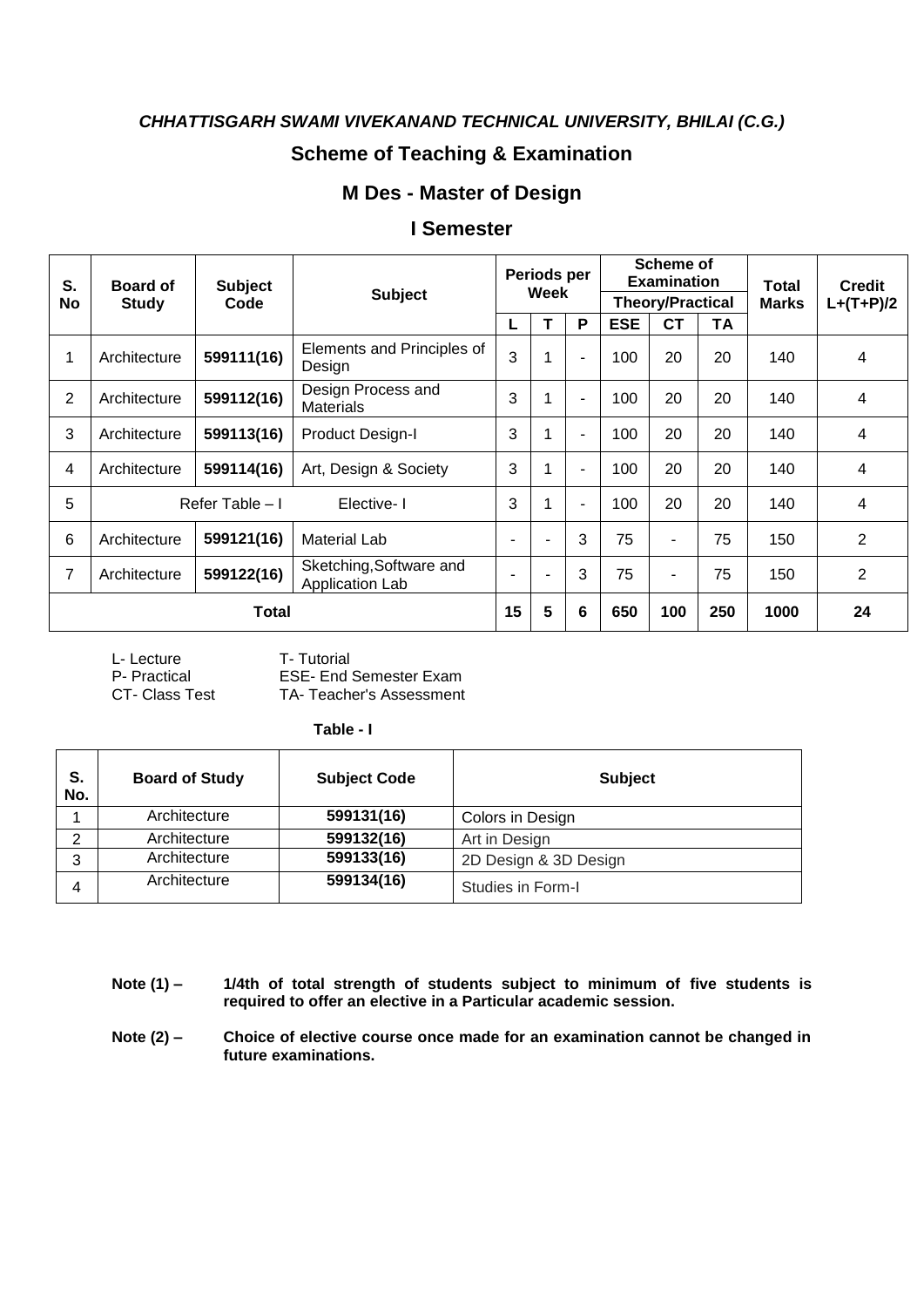## **Scheme of Teaching & Examination**

#### **M Des - Master of Design**

#### **II Semester**

| S.             | <b>Subject</b><br><b>Board of</b><br><b>Subject</b> |                  | <b>Periods</b><br>per Week          |                          |                          | Scheme of<br><b>Examination</b> |                         |           | Total | <b>Credit</b> |                |
|----------------|-----------------------------------------------------|------------------|-------------------------------------|--------------------------|--------------------------|---------------------------------|-------------------------|-----------|-------|---------------|----------------|
| No             | <b>Study</b>                                        | Code             |                                     |                          |                          |                                 | <b>Theory/Practical</b> |           |       | <b>Marks</b>  | $L+(T+P)/2$    |
|                |                                                     |                  |                                     | L                        |                          | P                               | <b>ESE</b>              | <b>CT</b> | TA    |               |                |
| $\mathbf{1}$   | Architecture                                        | 599211(16)       | Research Methodology                | 3                        |                          | $\blacksquare$                  | 100                     | 20        | 20    | 140           | 4              |
| $\overline{2}$ | Architecture                                        | 599212(16)       | Typography                          | 3                        |                          | $\blacksquare$                  | 100                     | 20        | 20    | 140           | 4              |
| 3              | Architecture                                        | 599213(16)       | <b>Visual Communication-I</b>       | 3                        |                          | $\blacksquare$                  | 100                     | 20        | 20    | 140           | 4              |
| 4              | Architecture                                        | 599214(16)       | Ergonomics for Industrial<br>Design | 3                        |                          | $\blacksquare$                  | 100                     | 20        | 20    | 140           | 4              |
| 5              |                                                     | Refer Table - II | Elective - I                        | 3                        |                          | $\blacksquare$                  | 100                     | 20        | 20    | 140           | $\overline{4}$ |
| 6              | Architecture                                        | 599221(16)       | Research Analysis Lab               | $\overline{\phantom{a}}$ | $\overline{\phantom{a}}$ | 3                               | 75                      | ۰         | 75    | 150           | 2              |
| 7              | Architecture                                        | 599222(16)       | Ergonomics Lab                      | $\blacksquare$           | $\overline{\phantom{a}}$ | 3                               | 75                      | ٠         | 75    | 150           | $\overline{2}$ |
|                |                                                     | Total            |                                     | 15                       | 5                        | 6                               | 650                     | 100       | 250   | 1000          | 24             |

L- Lecture T- Tutorial<br>
P- Practical FSF- Fnd

**ESE- End Semester Exam** 

CT- Class Test TA- Teacher's Assessment

#### **Table-II**

| S.<br>No. | <b>Board of Study</b>      | <b>Subject</b><br>Code | <b>Subject</b>                          |
|-----------|----------------------------|------------------------|-----------------------------------------|
|           | Architecture               | 599231(16)             | Studies in Form II                      |
| 2         | Architecture               | 599232(16)             | Design Paradigm                         |
| 3         | Architecture               | 599233(16)             | New Media (Digital video Communication) |
| 4         | Architecture               | 599234(16)             | Craft, Creativity and post-modernism    |
| 5         | Architecture<br>599235(16) |                        | Product Design-II                       |

#### **Summer Internship**:

After completing second semester the students will be required to undergo 6-8 weeks summer training with any Industry/Firm/Company etc, where they learn the practical aspects of professional design. After the training the students are required to submit the report of training to the institution/Department within  $\frac{3}{10}$  3 weeks after the start of 3<sup>rd</sup> semester.

- **Note (1) – 1/4th of total strength of students subject to minimum of five students is required to offer an elective in a Particular academic session.**
- **Note (2) – Choice of elective course once made for an examination cannot be changed in future examinations.**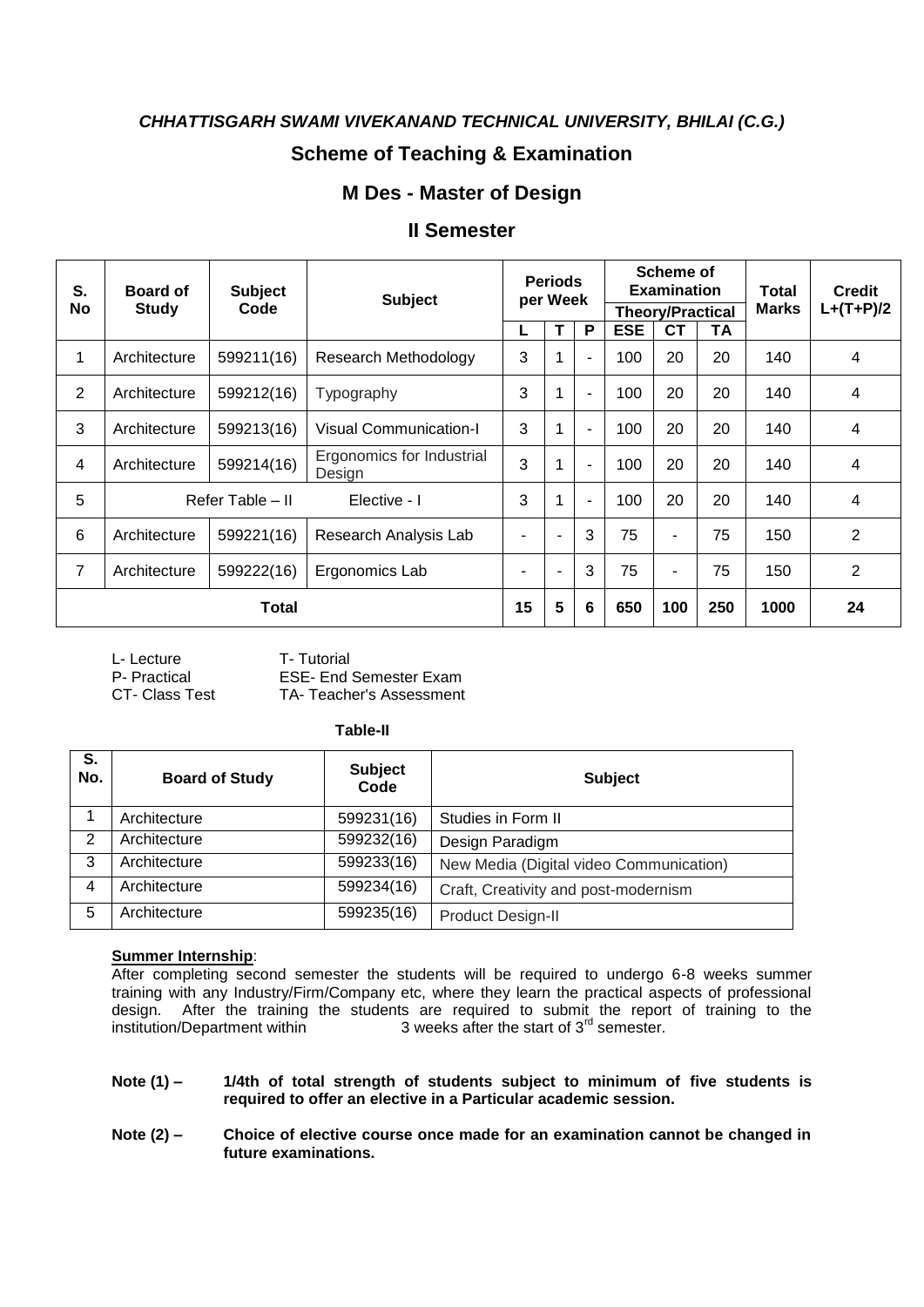# **Scheme of Teaching & Examination**

## **M Des - Master of Design**

## **III Semester**

| S.<br>No       | <b>Board of</b><br><b>Study</b>       | <b>Subject</b><br>Code | <b>Subject</b>                            | Periods per<br>Week      |                          | <b>Scheme of</b><br><b>Examination</b><br><b>Theory/Practical</b> |            |     | <b>Total</b><br><b>Marks</b> | <b>Credit</b><br>$L+(T+P)/$ |    |
|----------------|---------------------------------------|------------------------|-------------------------------------------|--------------------------|--------------------------|-------------------------------------------------------------------|------------|-----|------------------------------|-----------------------------|----|
|                |                                       |                        |                                           | L                        |                          | P                                                                 | <b>ESE</b> | СT  | <b>TA</b>                    |                             |    |
| 1              | Architecture                          | 599311(16)             | Product Planning &<br>Marketing           | 3                        | 1                        |                                                                   | 100        | 20  | 20                           | 140                         | 4  |
| $\overline{2}$ | Reference Table - III<br>Elective - I |                        |                                           | 3                        | 1                        |                                                                   | 100        | 20  | 20                           | 140                         | 4  |
| 3              | Architecture                          | 599321(16)             | Thesis - I                                | $\overline{\phantom{0}}$ | $\overline{\phantom{0}}$ | 28                                                                | 100        | -   | 100                          | 200                         | 14 |
| 4              | Architecture                          | 599322(16)             | Seminar on Internship<br>and Dissertation | $\overline{\phantom{0}}$ |                          | 3                                                                 | ۰          | -   | 20                           | 20                          | 2  |
| <b>Total</b>   |                                       |                        | 6                                         | $\mathbf{2}$             | 31                       | 300                                                               | 40         | 160 | 500                          | 24                          |    |

L- Lecture T- Tutorial<br>
P- Practical ESE- End 9

P- Practical ESE- End Semester Exam<br>CT- Class Test TA- Teacher's Assessment TA- Teacher's Assessment

**Table-III**

| S.<br>No.     | <b>Board of Study</b> | <b>Subject Code</b> | <b>Subject</b>                               |  |  |  |  |
|---------------|-----------------------|---------------------|----------------------------------------------|--|--|--|--|
|               | Architecture          | 599331(16)          | Value Engineering                            |  |  |  |  |
| $\mathcal{D}$ | Architecture          | 599332(16)          | Interaction Design                           |  |  |  |  |
| 3             | Architecture          | 599333(16)          | Methodology of Criticism of art & Aesthetics |  |  |  |  |
| 4             | Architecture          | 599334(16)          | <b>Visual Communication-II</b>               |  |  |  |  |

**Note (1) – 1/4th of total strength of students subject to minimum of five students is required to offer an elective in a Particular academic session.**

**Note (2) – Choice of elective course once made for an examination cannot be changed in future examinations.**